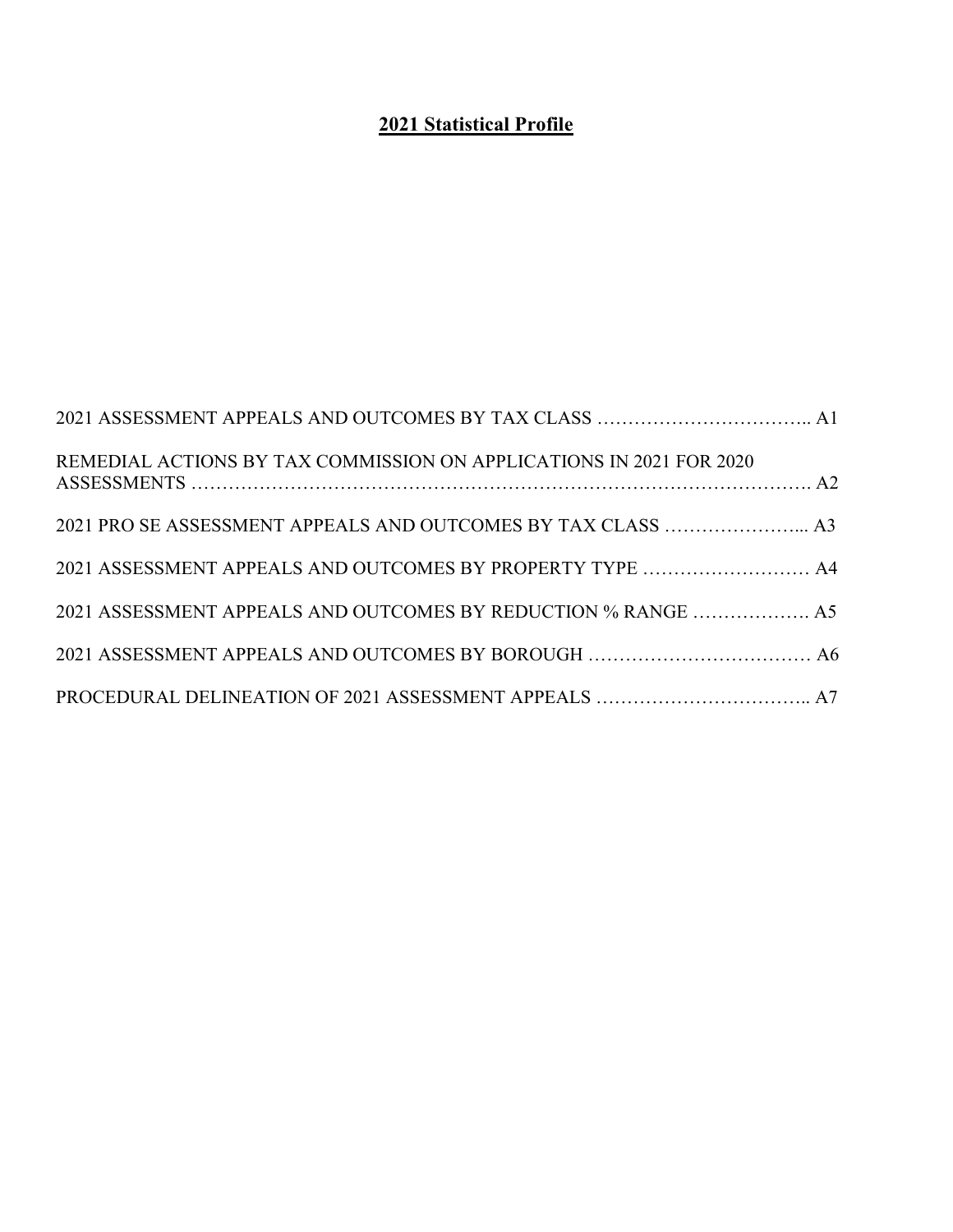## **2021 ASSESSMENT APPEALS AND OUTCOMES BY TAX CLASS**

|                                                      |                              |         | <b>CURRENT YEAR</b><br><b>OFFERS RECEIVED</b> |                                            | <b>CURRENT YEAR</b><br><b>OFFERS ACCEPTED</b>                                         |        |                            |                 |       |                                                           |    |               |
|------------------------------------------------------|------------------------------|---------|-----------------------------------------------|--------------------------------------------|---------------------------------------------------------------------------------------|--------|----------------------------|-----------------|-------|-----------------------------------------------------------|----|---------------|
| <b>REAL</b><br><b>PROPERTY</b><br><b>DESIGNATION</b> | <b>APPLICATIONS TAX LOTS</b> |         |                                               | <b>COLLECTIVE AMOUNT</b><br>OF ASSESSMENTS | <b>COLLECTIVE</b><br><b>TAX LOTS</b><br><b>APPLICATIONS</b><br><b>AMOUNT OF OFFER</b> |        | <b>APPLICATIONS</b>        | <b>TAX LOTS</b> |       | <b>COLLECTIVE</b><br><b>AMOUNT OF</b><br><b>REDUCTION</b> |    |               |
| <b>TAX CLASS 1</b>                                   | 1,750                        | 3,151   | $\boldsymbol{\mathsf{\$}}$                    | 233,568,513                                | 116                                                                                   | 116    | $\boldsymbol{\mathsf{\$}}$ | 1,649,743       | 78    | 78                                                        | \$ | 1,317,803     |
| <b>TAX CLASS 2</b>                                   | 29,437                       | 194,547 | $\frac{1}{2}$                                 | 106,728,645,677                            | 4,137                                                                                 | 27,135 | \$                         | 1,680,865,361   | 3,250 | 22,693                                                    | \$ | 1,397,246,122 |
| <b>TAX CLASS 3</b>                                   | 108                          | 107     | $\frac{1}{2}$                                 | 4,286,396,337                              |                                                                                       |        | $\frac{1}{2}$              | 6,975,000       |       |                                                           | \$ | 6,975,000     |
| <b>TAX CLASS 4</b>                                   | 26,698                       | 43,713  | $\sqrt[6]{2}$                                 | 119, 134, 374, 494                         | 2,798                                                                                 | 5,070  | \$                         | 2,869,665,282   | 2,140 | 3,853                                                     | \$ | 2,535,470,755 |
| <b>TOTAL</b>                                         | 57,993                       | 241,518 | \$                                            | 230,382,985,021                            | 7,052                                                                                 | 32,322 | $\boldsymbol{\$}$          | 4,559,155,386   | 5,469 | 26,625                                                    | \$ | 3,941,009,680 |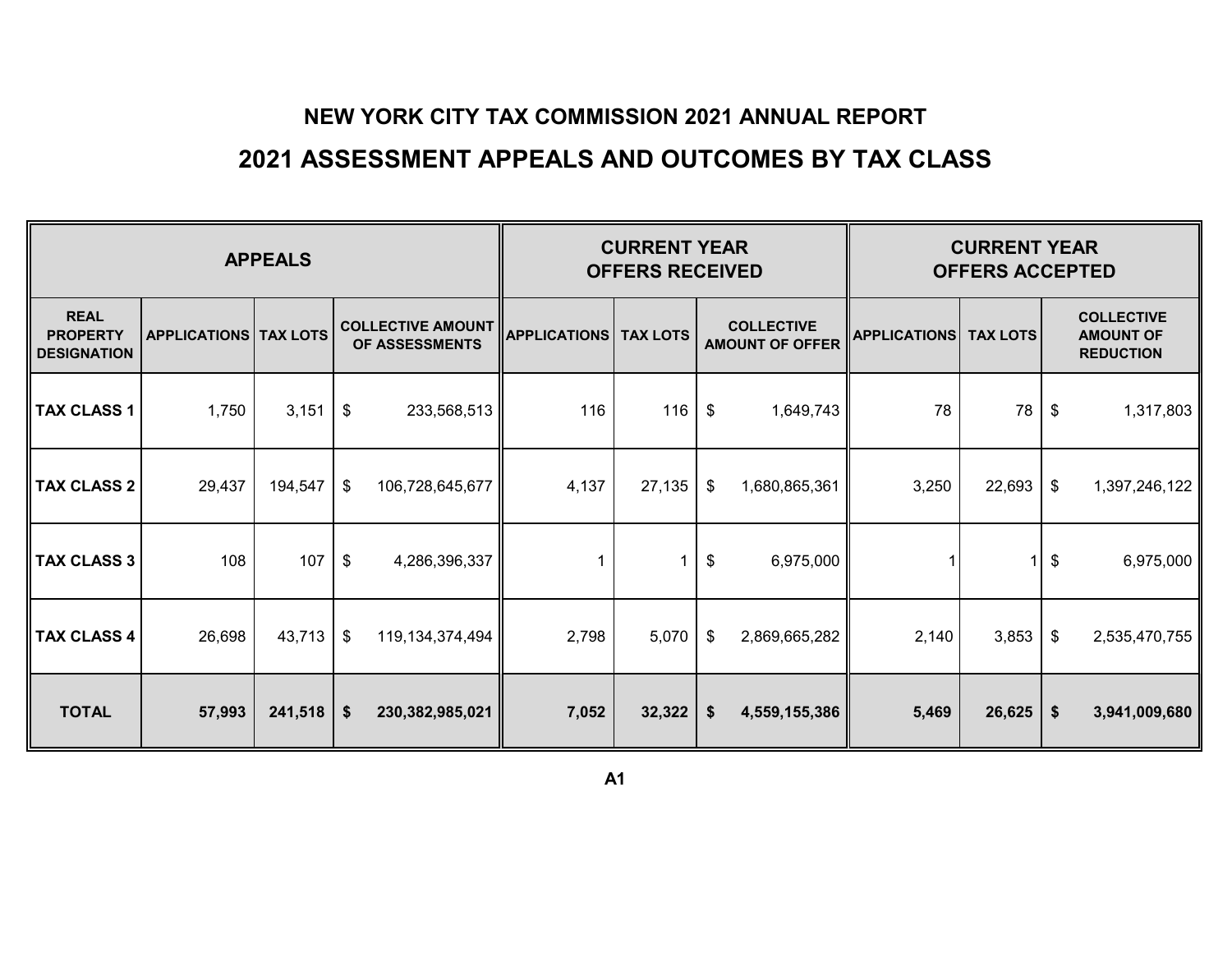## **REMEDIAL ACTIONS BY TAX COMMISSION ON APPLICATIONS IN 2021 FOR 2020 ASSESSMENTS**

|                     | <b>OFFERS TO REDUCE</b><br><b>2020 ASSESSMENTS</b>                                                                                                                      |                 | <b>ACCEPTED OFFERS TO REDUCE</b><br><b>2020 ASSESSMENTS</b> |                                                                                          |                                                                                                |  |  |  |  |
|---------------------|-------------------------------------------------------------------------------------------------------------------------------------------------------------------------|-----------------|-------------------------------------------------------------|------------------------------------------------------------------------------------------|------------------------------------------------------------------------------------------------|--|--|--|--|
| <b>APPLICATIONS</b> | <b>COLLECTIVE</b><br><b>COLLECTIVE</b><br><b>AMOUNT OF</b><br><b>AMOUNT OF</b><br><b>ASSESSMENTS AT</b><br><b>ASSESSMENT</b><br><b>ISSUE</b><br><b>REDUCTION OFFERS</b> |                 | <b>APPLICATIONS</b>                                         | <b>COLLECTIVE</b><br><b>AMOUNT OF</b><br><b>ASSESSMENTS</b><br><b>NO LONGER AT ISSUE</b> | <b>COLLECTIVE</b><br><b>AMOUNT OF</b><br><b>ACCEPTED ASSESSMENT</b><br><b>REDUCTION OFFERS</b> |  |  |  |  |
| 5,828               | \$ 36,713,876,781                                                                                                                                                       | \$3,617,469,323 | 1,684                                                       | \$11,072,394,337                                                                         | \$<br>1,356,626,545                                                                            |  |  |  |  |

**A2**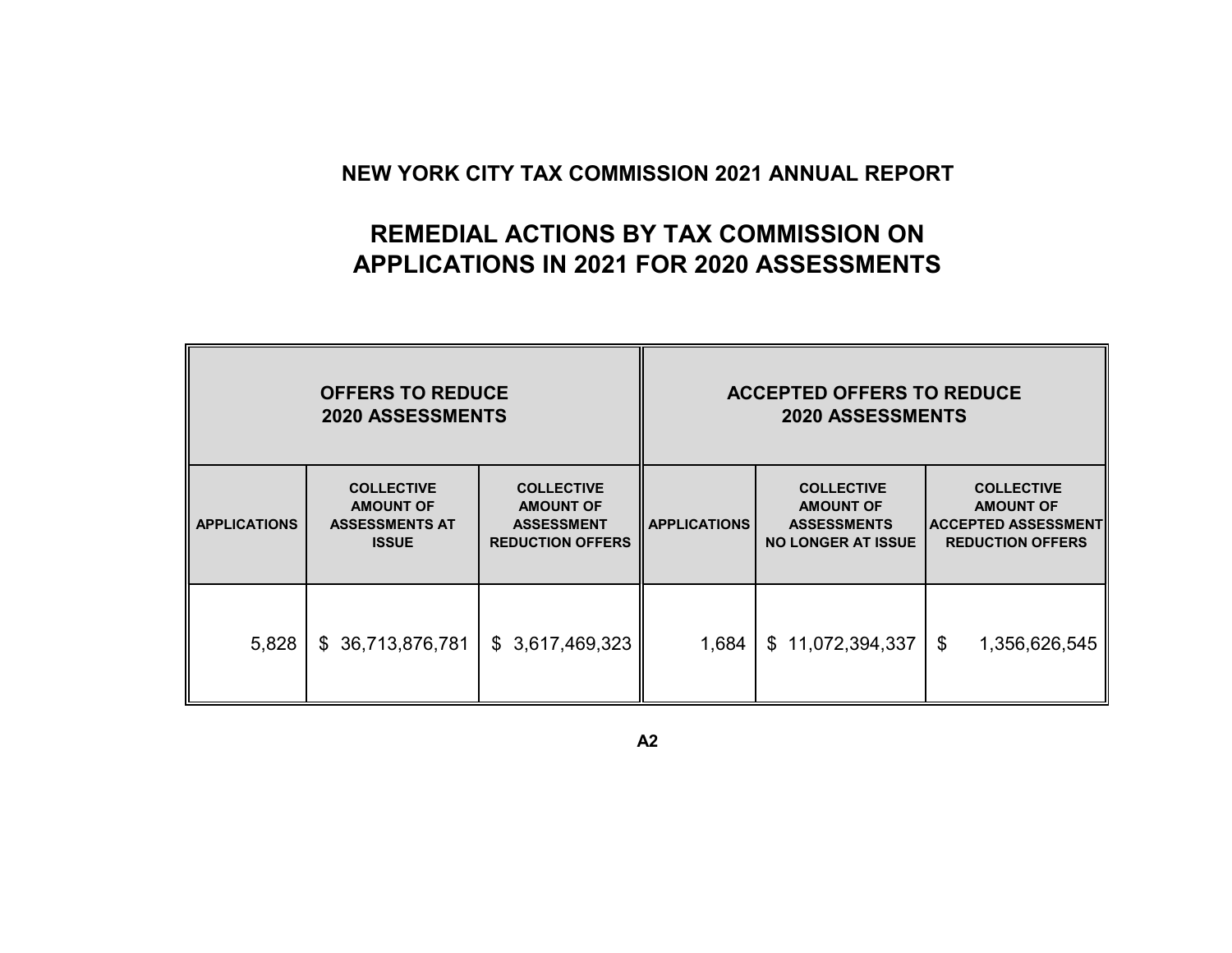## **2021 PRO SE ASSESSMENT APPEALS AND OUTCOMES BY TAX CLASS**

|                                                      |                     | <b>APPEALS</b>  |                                            |                              | <b>CURRENT YEAR</b><br><b>OFFERS RECEIVED</b> |               | <b>CURRENT YEAR</b><br><b>OFFERS ACCEPTED</b> |                     |                 |                   |                                                           |
|------------------------------------------------------|---------------------|-----------------|--------------------------------------------|------------------------------|-----------------------------------------------|---------------|-----------------------------------------------|---------------------|-----------------|-------------------|-----------------------------------------------------------|
| <b>REAL</b><br><b>PROPERTY</b><br><b>DESIGNATION</b> | <b>APPLICATIONS</b> | <b>TAX LOTS</b> | <b>COLLECTIVE AMOUNT</b><br>OF ASSESSMENTS | <b>APPLICATIONS TAX LOTS</b> |                                               |               | <b>COLLECTIVE AMOUNT</b><br>OF OFFER          | <b>APPLICATIONS</b> | <b>TAX LOTS</b> |                   | <b>COLLECTIVE</b><br><b>AMOUNT OF</b><br><b>REDUCTION</b> |
| <b>TAX CLASS 1</b>                                   | 428                 | 436             | \$<br>35,684,577                           | 107                          | 107                                           | $\frac{1}{2}$ | 795,472                                       | 73                  | 73              | \$                | 528,713                                                   |
| <b>TAX CLASS 2</b>                                   | 258                 | 433             | \$<br>135,396,493                          | 86                           | 138                                           | \$            | 6,057,825                                     | 65                  | 108             | \$                | 4,813,289                                                 |
| <b>TAX CLASS 3</b>                                   | 11                  | 10              | \$<br>1,185,571,939                        | 0                            | $\mathbf 0$                                   | \$            | 01                                            | $\overline{0}$      | 0               | \$                | 0                                                         |
| <b>TAX CLASS 4</b>                                   | 299                 | 431             | \$<br>1,499,189,532                        | 61                           | 82                                            | \$            | 133, 114, 617                                 | 46                  | 68              | $\frac{1}{2}$     | 130,946,669                                               |
| <b>TOTAL</b>                                         | 996                 | 1,310           | $\boldsymbol{\hat{\ast}}$<br>2,855,842,541 | 254                          | 327                                           | $\frac{2}{3}$ | 139,967,914                                   | 184                 | 249             | $\boldsymbol{\$}$ | 136,288,671                                               |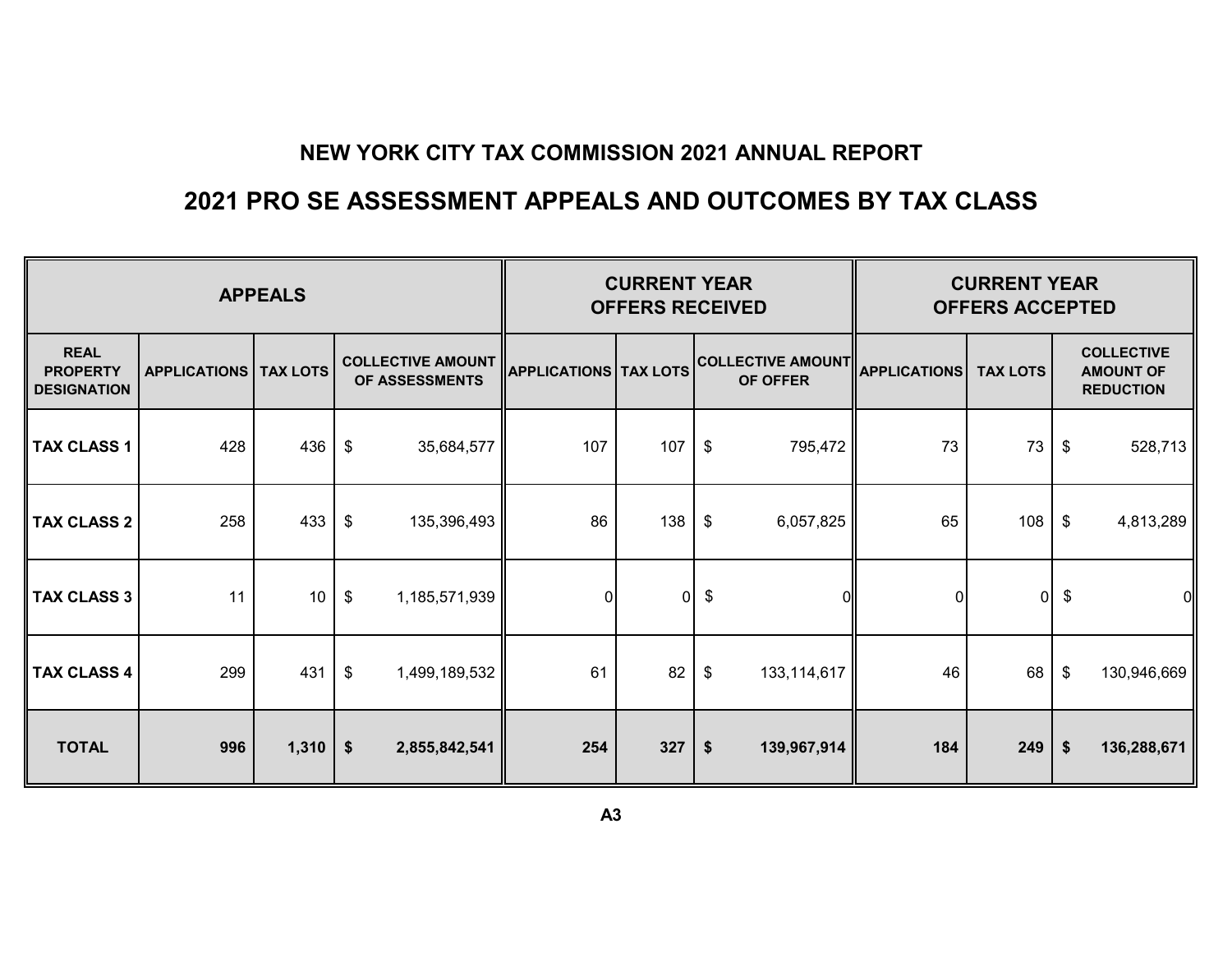### **2021 ASSESSMENT APPEALS AND OUTCOMES - BY PROPERTY TYPE**

| <b>APPEALS</b>                             |                     |                 |    |                                            | <b>CURRENT YEAR</b><br><b>OFFERS RECEIVED</b> |              | <b>CURRENT YEAR</b><br><b>OFFERS ACCEPTED</b> |                                |          |              |                                                           |
|--------------------------------------------|---------------------|-----------------|----|--------------------------------------------|-----------------------------------------------|--------------|-----------------------------------------------|--------------------------------|----------|--------------|-----------------------------------------------------------|
| <b>REAL PROPERTY</b><br><b>DESIGNATION</b> | <b>APPLICATIONS</b> | <b>TAX LOTS</b> |    | <b>COLLECTIVE AMOUNT</b><br>OF ASSESSMENTS | <b>APPLICATIONS   TAX LOTS</b>                |              | <b>COLLECTIVE</b><br><b>AMOUNT OF OFFER</b>   | <b>APPLICATIONS   TAX LOTS</b> |          |              | <b>COLLECTIVE</b><br><b>AMOUNT OF</b><br><b>REDUCTION</b> |
| <b>TAX CLASS 1</b>                         | 1,750               | 3,151           | \$ | 233,568,513                                | 116                                           | 116          | \$<br>1,649,743                               | 78                             | 78       | \$           | 1,317,803                                                 |
| <b>CONDOMINIUMS</b>                        | 52                  | ,494            | \$ | 32,668,633                                 | 3                                             | $\mathbf{3}$ | \$<br>46,935                                  | 1                              |          | \$           | 2,837                                                     |
| 1,2 & 3 FAMILY                             | 1,393               | 1,367           | \$ | 163,124,846                                | 109                                           | 109          | \$<br>989,777                                 | 73                             | 73       | \$           | 701,935                                                   |
| <b>VACANT LAND</b>                         | 144                 | 132             | \$ | 10,048,101                                 | $\overline{0}$                                | 0            | \$                                            | $\mathbf{0}$                   | $\Omega$ | \$           |                                                           |
| <b>OTHER</b>                               | 161                 | 158             | \$ | 27,726,933                                 | 4                                             | 4            | \$<br>613,031                                 | 4                              | 4        | \$           | 613,031                                                   |
| <b>TAX CLASS 2</b>                         | 29,437              | 194,547         |    | \$106,728,645,677                          | 4,137                                         | 27,135       | \$1,680,865,361                               | 3,250                          | 22,693   | \$           | 1,397,246,122                                             |
| <b>CONDOMINIUMS</b>                        | 3,288               | 168,466         | \$ | 31,260,283,093                             | 571                                           | 23,569       | \$<br>550,380,863                             | 459                            | 19,902   | \$           | 482,635,682                                               |
| 2-10 FAMILY                                | 5,260               | 5,240           | \$ | 2,831,145,990                              | 938                                           | 938          | \$<br>95,489,626                              | 686                            | 686      | \$           | 72,336,814                                                |
| <b>COOPERATIVES</b>                        | 4,110               | 4,100           | \$ | 26,551,548,189                             | 490                                           | 490          | \$<br>229,677,616                             | 419                            | 419      | \$           | 203,410,464                                               |
| <b>RENTAL APTS</b>                         | 16,779              | 16,741          | \$ | 46,085,668,405                             | 2,138                                         | 2,138        | \$<br>805,317,256                             | 1,686                          | 1,686    | \$           | 638,863,162                                               |
| <b>TAX CLASS 3</b>                         | 108                 | 107             | \$ | 4,286,396,337                              |                                               |              | \$<br>6,975,000                               |                                |          | \$           | 6,975,000                                                 |
| UTILITY PROPERTY                           | 108                 | 107             | \$ | 4,286,396,337                              |                                               |              | \$<br>6,975,000                               |                                |          | \$           | 6,975,000                                                 |
| <b>TAX CLASS 4</b>                         | 26,698              | 43,713          |    | \$119,134,374,494                          | 2,798                                         | 5,070        | \$2,869,665,282                               | 2,140                          | 3,853    | \$           | 2,535,470,755                                             |
| <b>CONDOMINIUMS</b>                        | 3,260               | 20,562          | \$ | 22,049,528,091                             | 456                                           | 2,728        | \$<br>766,418,591                             | 324                            | 2,037    | \$           | 666,593,377                                               |
| OFFICES/LOFTS                              | 3,901               | 3,865           | \$ | 59,745,691,664                             | 374                                           | 374          | \$<br>1,040,745,429                           | 296                            | 296      | \$           | 920, 344, 135                                             |
| <b>STORES</b>                              | 9,009               | 8,847           | \$ | 13,331,864,400                             | 1,109                                         | 1,109        | \$<br>299,548,154                             | 867                            | 867      | \$           | 253,569,024                                               |
| <b>INDUSTRIAL</b>                          | 3,817               | 3,804           | \$ | 4,792,578,860                              | 268                                           | 268          | \$<br>34,649,315                              | 200                            | 200      | \$           | 23,264,680                                                |
| <b>HOTELS</b>                              | 856                 | 840             | \$ | 8, 127, 773, 144                           | 122                                           | 122          | \$<br>256,591,526                             | 98                             | 98       | \$           | 232, 184, 864                                             |
| <b>VACANT LAND</b>                         | 1,099               | 1,090           | \$ | 1,012,370,815                              | 66                                            | 66           | \$<br>40,766,131                              | 41                             | 41       | \$           | 26,754,096                                                |
| <b>OTHER</b>                               | 4,756               | 4,705           | \$ | 10,074,567,520                             | 403                                           | 403          | \$<br>430,946,136                             | 314                            | 314      | \$           | 412,760,579                                               |
| <b>TOTAL</b>                               | 57,993              | 241,518         | \$ | 230,382,985,021                            | 7,052                                         | 32,322       | \$4,559,155,386                               | 5,469                          | 26,625   | $\mathbf{s}$ | 3,941,009,680                                             |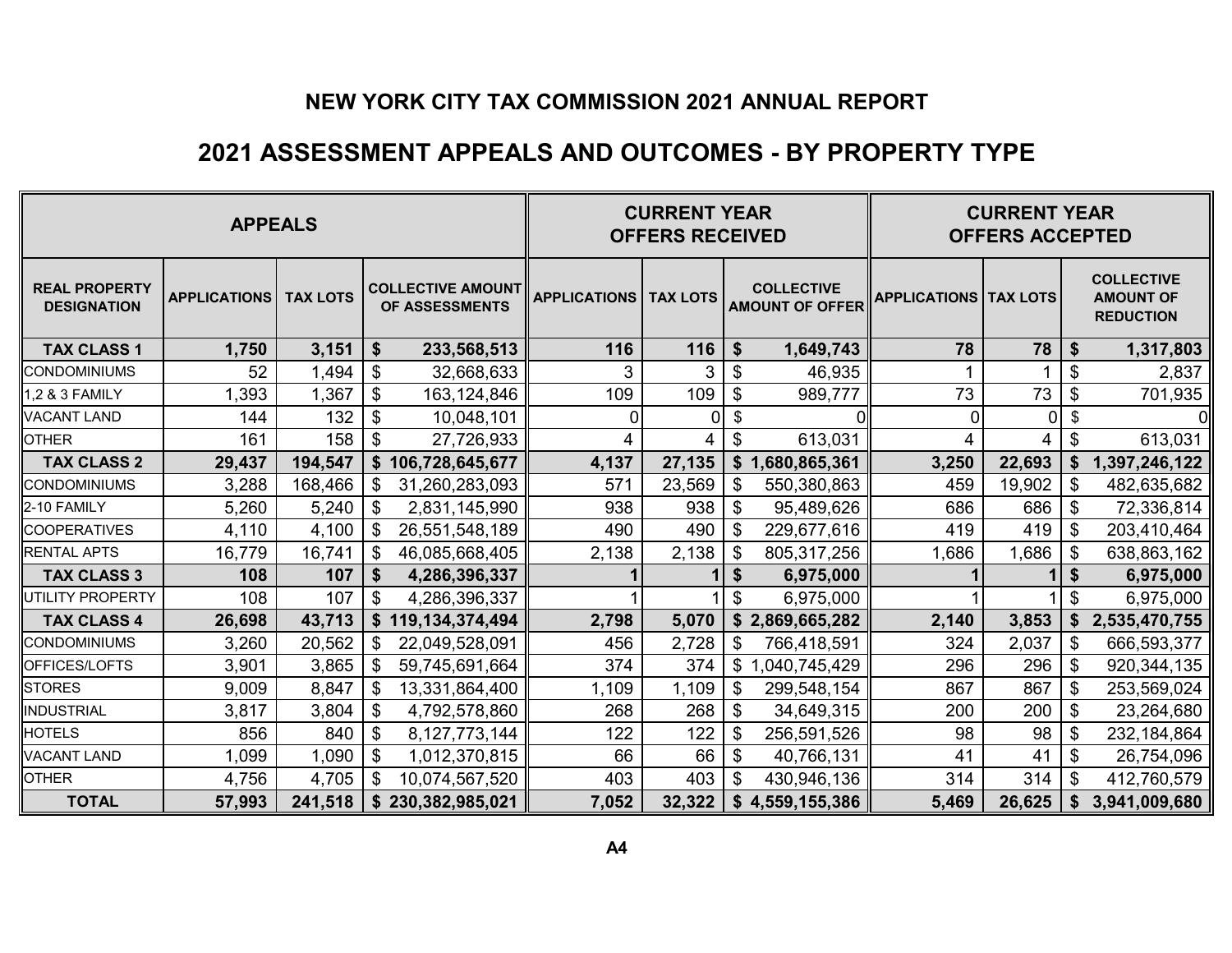### **2021 ASSESSMENT APPEALS AND OUTCOMES – BY REDUCTION % RANGE**

|                         | <b>CURRENT YEAR OFFERS RECEIVED</b> | <b>CURRENT YEAR OFFERS ACCEPTED</b> |                                             |               |                     |                 |    |                                          |
|-------------------------|-------------------------------------|-------------------------------------|---------------------------------------------|---------------|---------------------|-----------------|----|------------------------------------------|
| <b>RANGE OF OFFER %</b> | <b>APPLICATIONS</b>                 | <b>TAX LOTS</b>                     | <b>COLLECTIVE AMOUNT OF</b><br><b>OFFER</b> |               | <b>APPLICATIONS</b> | <b>TAX LOTS</b> |    | <b>COLLECTIVE AMOUNT</b><br>OF REDUCTION |
| <b>UNDER 10%</b>        | 3,498                               | 20,867                              | \$                                          | 1,587,562,607 | 2,588               | 16,829          | \$ | 1,312,297,470                            |
| 10% - UNDER 20%         | 2,445                               | 7,871                               | \$                                          | 1,418,885,480 | 1,968               | 6,448           | \$ | 1,201,536,594                            |
| 20% - UNDER 30%         | 752                                 | 2,723                               | $\boldsymbol{\mathsf{S}}$                   | 937, 247, 267 | 619                 | 2,572           | \$ | 870,784,289                              |
| 30% - Above             | 357                                 | 861                                 | \$                                          | 615,460,032   | 294                 | 776             | \$ | 556,391,327                              |
| <b>TOTAL</b>            | 7,052                               | 32,322                              | \$                                          | 4,559,155,386 | 5,469               | 26,625          | \$ | 3,941,009,680                            |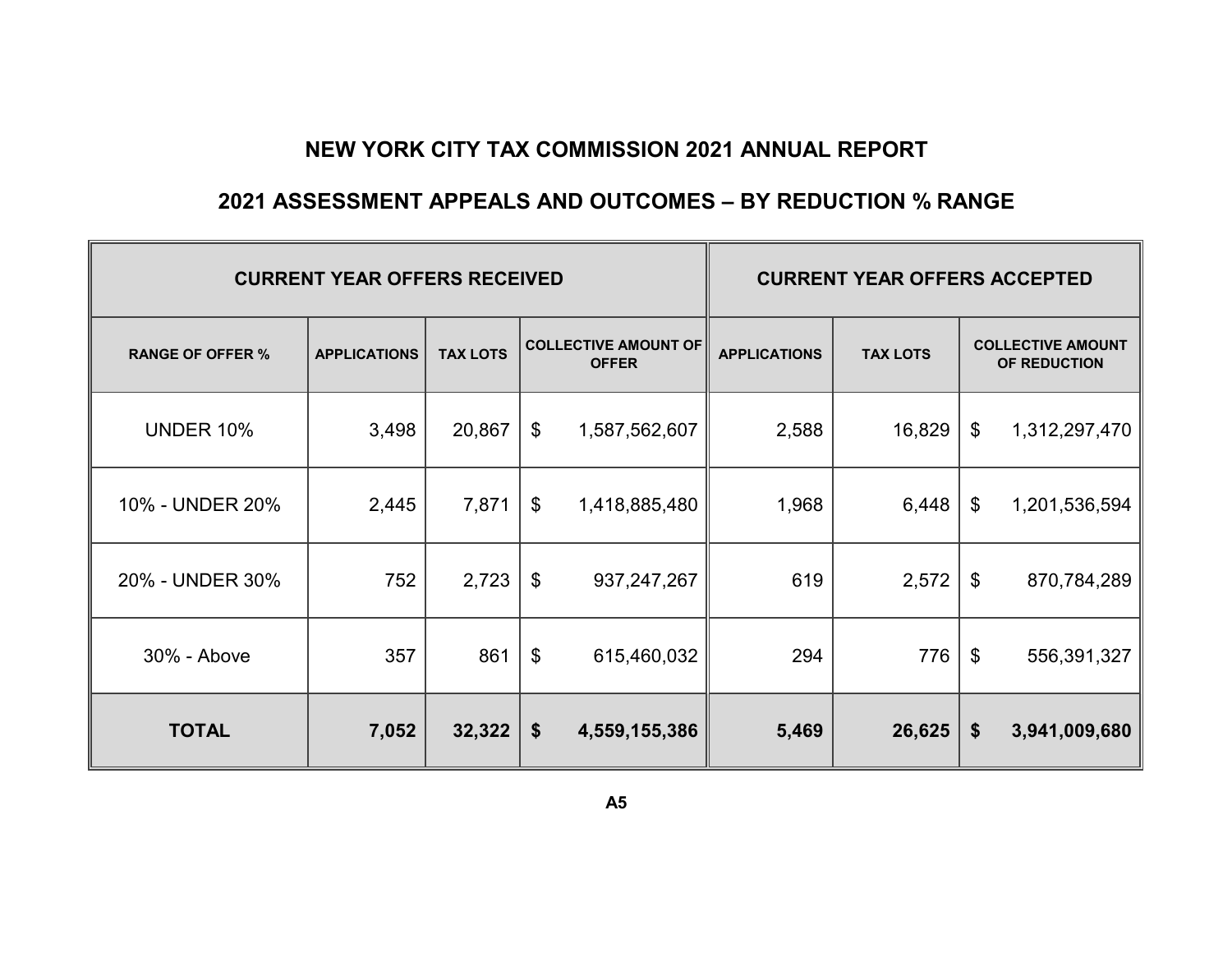### **2021 ASSESSMENT APPEALS AND OUTCOMES - BY BOROUGH**

|                                |                     | <b>CURRENT YEAR</b><br><b>OFFERS RECEIVED</b> |                                            | <b>CURRENT YEAR</b><br><b>OFFERS ACCEPTED</b> |             |  |                                             |                     |                 |            |                                                           |
|--------------------------------|---------------------|-----------------------------------------------|--------------------------------------------|-----------------------------------------------|-------------|--|---------------------------------------------|---------------------|-----------------|------------|-----------------------------------------------------------|
| <b>BOROUGH</b>                 | <b>APPLICATIONS</b> | <b>TAX LOTS</b>                               | <b>COLLECTIVE AMOUNT</b><br>OF ASSESSMENTS | <b>APPLICATIONS   TAX LOTS</b>                |             |  | <b>COLLECTIVE</b><br><b>AMOUNT OF OFFER</b> | <b>APPLICATIONS</b> | <b>TAX LOTS</b> |            | <b>COLLECTIVE</b><br><b>AMOUNT OF</b><br><b>REDUCTION</b> |
| <b>BRONX</b>                   | 6,885               | $20,591$ \$                                   | 9,037,491,368                              | 407                                           | $657$ \$    |  | 102,586,948                                 | 313                 | $550$ \$        |            | 89,254,436                                                |
| <b>BROOKLYN</b>                | 14,678              | $46,066$ \$                                   | 24,263,459,302                             | 1,346                                         | $4,399$ \$  |  | 424,328,932                                 | 1,039               | $3,382$ \$      |            | 365,455,724                                               |
| <b>MANHATTAN</b>               | 22,944              | $135,709$ \$                                  | 171,944,925,051                            | 3,928                                         | $24,590$ \$ |  | 3,572,728,658                               | 3,094               | $20,452$ \$     |            | 3,089,780,256                                             |
| <b>QUEENS</b>                  | 11,798              | $35,772$ \$                                   | 22,815,137,805                             | 1,196                                         | $2,496$ \$  |  | 391,954,830                                 | 892                 | $2,105$ \$      |            | 337,613,487                                               |
| <b>STATEN</b><br><b>ISLAND</b> | 1,688               | $3,380$ \ \ \$                                | 2,321,971,495                              | 175                                           | $180$ \$    |  | 67,556,018                                  | 131                 | 136             | $\sqrt{3}$ | 58,905,777                                                |
| <b>TOTAL</b>                   | 57,993              | $241,518$ \$                                  | 230,382,985,021                            | 7,052                                         | $32,322$ \$ |  | 4,559,155,386                               | 5,469               | $26,625$ \$     |            | 3,941,009,680                                             |